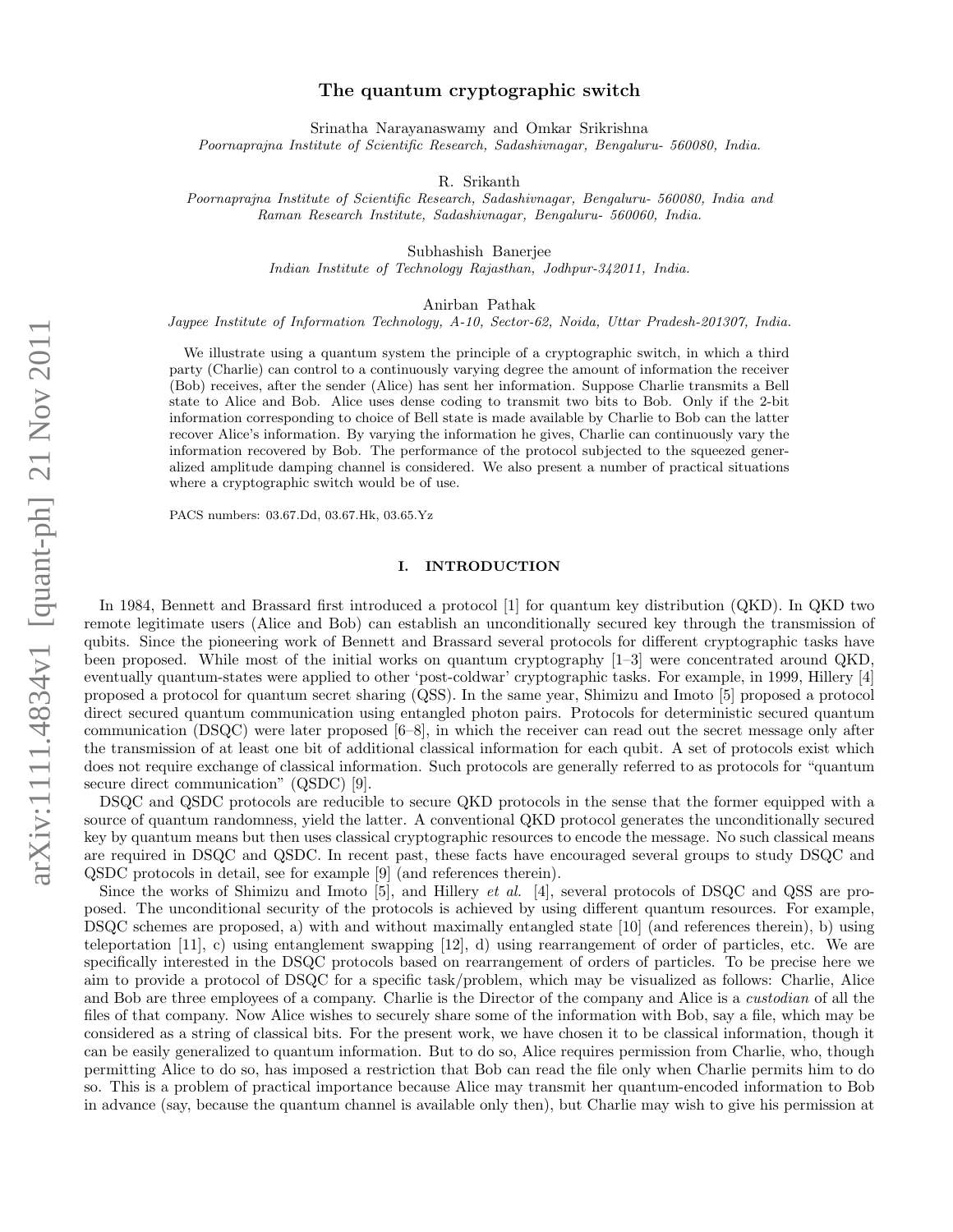Here we propose a protocol of DSQC to solve the above mentioned problem by using rearrangement of order of particles [13, 14] and dense coding [15]. Since a secret is shared, the protocol may be considered as a protocol of secret sharing. This can also be visualized as an application of *controlled dense coding*, in which the controller is Charlie, who determines how much classical information is delivered to Bob after Alice sends him all her dense coding qubits. Since the problem discussed here is of much practical importance, we made the protocol more realistic and relevant by considering the channel to be noisy. By doing so we generalize the idea of secret sharing through noisy quantum channel proposed in [16].

The remaining part of the paper is organized as follows: In the next section we have described a protocol that realizes a cryptographic switch by using a pure entangled state (Bell state) in an ideal scenario. In this Section we put some restriction on the channel between Alice and Bob. In Section III, the effect of noise on the protocol is discussed with specific attention to the squeezed generalized amplitude damping channel. In Section IV we have modified the protocol for a more general case where no restriction is imposed on the channel between Alice and Bob. Finally, Section V is dedicated for conclusions and discussions.

## II. CRYPTOGRAPHIC SWITCH WITH PURE STATE

Let us first propose a solution for the above mentioned problem in an ideal scenario: Here Alice is semi-honest and Bob can receive qubits from Alice but cannot send a qubit to Alice (for example, because he lacks a requisite license). Thus the channel between Alice and Bob is one-way (a restriction that we will relax in Section IV). To begin with, we also assume that the channel is noiseless. By semi-honest, we mean that Alice strictly follows the protocol and does not disclose the contents of the file to Bob before obtaining Charlie's permission. In other words since Alice is honest to the protocol, she does not create a quantum channel between herself and Bob to send the information through that. But after obtaining her share of entanglement from Charlie she may try to help Bob to bypass the control of Charlie and to obtain the information before Charlie permits Bob to do so. We do not require Bob to be semi-honest as even a dishonest Bob cannot obtain any information as long as Alice respects the protocol. Here it would be apt to note that in the context of secure multiparty communication, the semi-honest and the malicious models are generally used as secutiy models. Here we are interested about the semi-honest model, in which semi-honest participants (Alice in our case) are assumed to follow the protocol (and are thus honest) but want to learn any other's secret (in our case, Alice and Bob want to cooperate to learn, which Bell state is prepared by Charlie; thus they are curious). In a semi-honest model, a protocol is considered secure against a collusion of participants (Alice and Bob in our case) if by accumulating their data, these participants cannot gain more information than what they can from the input and output of the protocol alone [17]. In contrast to this in a malicious model, participants can deviate from the orginial protocol (say Alice and Bob can use LM05 protocol to share the information without any involvement of Charlie). The protocols proposed here and similar protocols are not secured under a malicious model.

The use of the semi-honest model is well-jusitified in classical and quantum communication [18]. In particular, semi-honest models are very often used in modern classical cryptography, specially in the context of data mining [19]. In the recent past, the notion of a semi-honest user is also adopted in the field of multi-party secure quantum communication and different secured quantum communication protocols have already been proposed [17, 18], where one or more participants are considered as semi-honest. To begin with, we will first propose a protocol for designing of cryptographic switch in an ideal scienario where the channel between Alice and Bob is noiseless and one-sided. The one sidedness of the the channel will essentially exclude the possible act of collusion between Alice and Bob. In Section IV, the restriction of one-sidedness of the channel will be removed and then the security against a collusion of Alice and Bob would be obtained by rearrangement of order of particles. In this ideal situation our protocol works as follows:

- 1. After receiving Alice's request, Charlie prepares  $n$  Bell states (not all the same) and sends first qubits of all the Bell states to Alice and the second qubits to Bob. But Charlie does not disclose which Bell state he has prepared.
- 2. After receiving the qubits from Charlie, Alice understands that she has been permitted to send the information to Bob.
- 3. Alice uses dense coding to encode two bits of classical information on each qubit and transmits her qubits to Bob.
- 4. When Charlie plans to allow Bob to know the secret information communicated to him, he discloses the Bell state which he had prepared.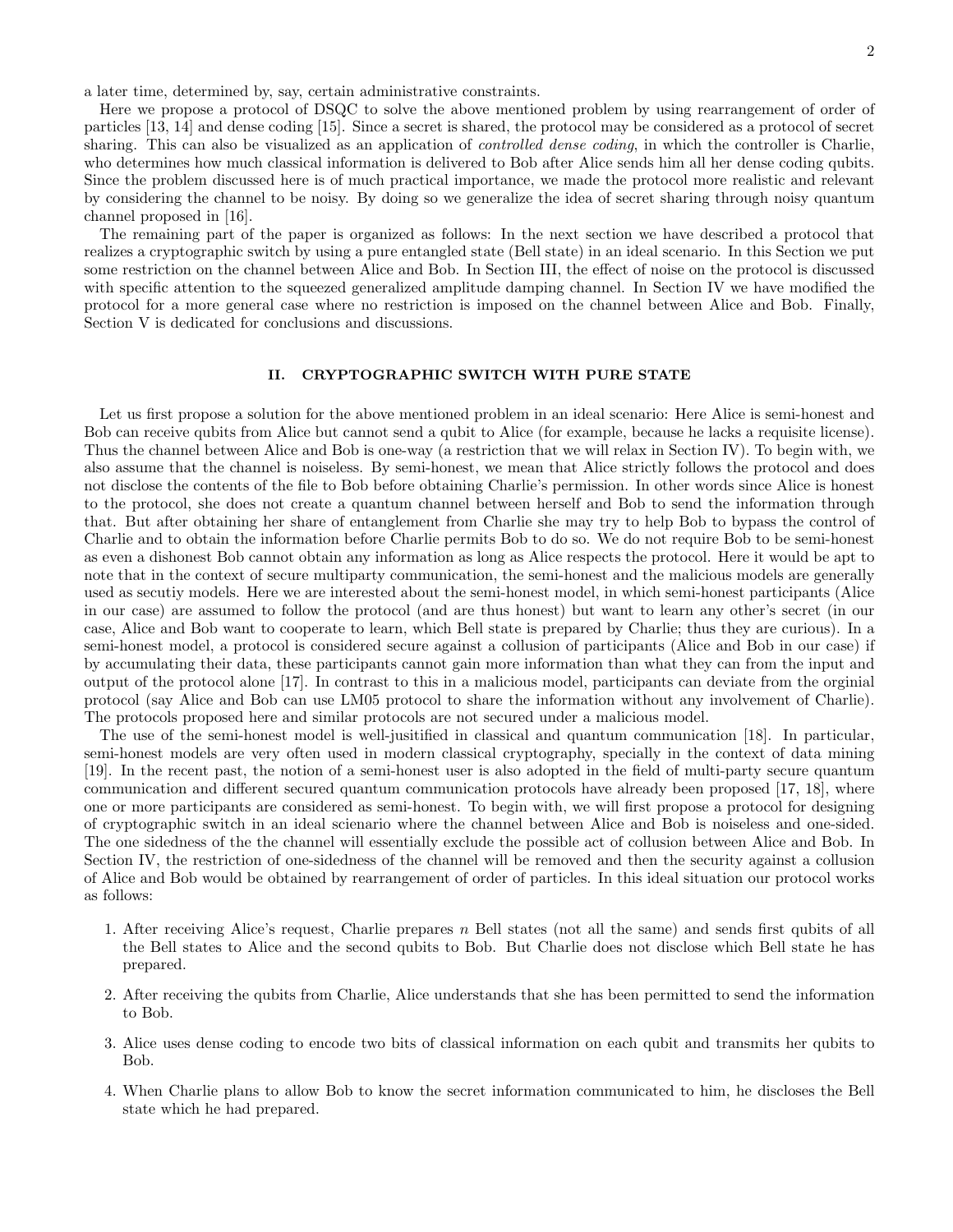5. Since the initial Bell state is known, Bob now measures his qubits in Bell basis and obtains the information encoded by Alice.

Bob can perform Step 5 (i.e., measurement in Bell basis) before Step 4 but he will not obtain any meaningful information without the knowledge of the initial state. A Bell measurement can reveal the Bell state prepared by Charlie if both the qubits are in possession of Alice or Bob. Now since we have assumed that the channel between Alice and Bob is one-way, therefore, Bob cannot send his qubits to Alice for Bell measurement. Alice cannot send her qubits to Bob as she is assumed to be a semi-honest party who strictly follows the protocol. Her semi-honesty is motivated by the fact that, while she may wish to potentially cheat Charlie, she wants her communication to Bob to be secure both in the sense of being protected from the rest of the world (in the usual QKD sense) as well as being undetected by Charlie.

Here we are considering a three-party quantum secret sharing scenario, in which Charlie prepares a Bell state, of which he transmits one half to Alice and the other half to Bob. From this viewpoint, the latter receives an ensemble of Bell-states:

$$
\rho_{AB} \equiv \sum_{j,k} a_{j,k} |B_{j,k}\rangle \langle B_{j,k}|,\tag{1}
$$

j denotes the parity bit and k the phase bit:  $|B_{0,0/1}\rangle \equiv \frac{1}{2}(|00\rangle \pm |11\rangle)$  and  $|B_{1,0/1}\rangle = \frac{1}{2}(|01\rangle \pm |10\rangle)$ . Alice encodes two bits on her qubit using the four Pauli operators of the superdense coding protocol [15], and sends the qubit to Bob via a possibly insecure channel.

In the noiseless case, Bob measures the two qubits in his possession to obtain the state that corresponds to Alice's encoding. However, Bob can decode the full information only if Charlie shares the full classical key information  $c$  that would make the initial entangled state pure. More generally (as detailed below), Bob recovers Alice's transmitted bits depending on the key information obtained from Charlie. Thus Charlie acts as a cryptographic switch who can determine the level of information Alice sends to Bob after the full transmission of her qubit. In Ref. [16], a related protocol is considered, in which Charlie prepares a GHZ state, from which he sends a qubit to Alice and one to Bob. After Alice's encoding and transmission to Bob, Charlie measures his qubit in the  $X$  basis, thereby collapsing the Alice-Bob state to one of the two Bell states  $|B_{0,0}\rangle$  or  $|B_{0,1}\rangle$ . Only when Charlie reveals his 1 bit of key information does Alice's dense coding protocol succeed.

Note that Alice's and Charlie's operations commute, so that we might as well consider that Charlie prepares one of these two Bell states, transmitting them to Alice and Bob. Thus, our protocol generalizes that of Ref. [16], in which all four Bell states, instead of the above two alone, are considered. The key information in our case is thus 2 bits. We can thus consider a family of protocols in which the key information c varies continuously as  $0 \le c \le c_{\text{max}} = 2$ . Our protocol is characterized by  $c = c_{\text{max}}$  and that of Ref. [16] by  $c = 1$ .

Suppose Bob's measurement yields the state  $|\Phi^+\rangle$ . If he comes to know that Charlie had transmitted the state  $|\Phi^-\rangle$ , then he knows Alice must have encoded Z, since  $|\Phi^+\rangle = (Z \otimes I)|\Phi^-\rangle$ . More generally, this idea can be compactly represented as:

$$
B_{j,k} \xrightarrow{P_{ab}} B_{j \oplus a,k \oplus b}, \qquad (j,k,a,b=0,1) \tag{2}
$$

where the l.h.s is state  $B_{j,k}$  prepared by Charlie, which is transformed under Alice's action  $P_{ab}$  to the state received by Bob, given in the r.h.s. The sign  $\oplus$  denotes mod 2 addition, and  $P_{ab}$   $(a, b = 0, 1)$  represents, sequentially, the Pauli I, Z, X and Y operators.

The problem can be treated as a communication situation in which Alice is signaling Bob by means of Bell states. Then the maximum information Bob can extract from the pair of qubits is the Holevo quantity [20]. In our protocol, where  $c = 2$ , Bob can extract Alice's 2 bits of information.

We wish to parametrize the amount of key information Charlie reveals by means of a single variable  $\psi$ . To this end, we assume that the ensemble Alice and Bob receive from Charlie, given by Eq. (1), is a Werner state of the kind

$$
\rho_{AB}^{(0,0)}(\psi) = a\Pi_{0,0} + b \sum_{j,k \neq 00} \Pi_{j,k},\tag{3}
$$

where  $\Pi_{j,k}$  is projector to the Bell state  $B_{j,k}$ ,  $a = 0.25 + 0.75 \sin(\psi)$ ,  $b = 0.25(1 - \sin(\psi))$  and  $b \equiv \frac{1-a}{3}$ . The amount of information provided by Charlie is  $2 - H(a, b, b, b)$  bits, where  $H(\cdots)$  is Shannon entropy. If  $c = 2$   $(a = 1)$ , then Bob knows Charlie had sent out a  $|\Phi^+\rangle$  state, and can work out Alice's encoded information via Eq. (2). Similarly other Werner states are possible. The maximum information Bob can extract from this ensemble is the Holevo quantity for the ensemble (3). Fig. (1) shows how Bob's information increases with key information in the noiseless case.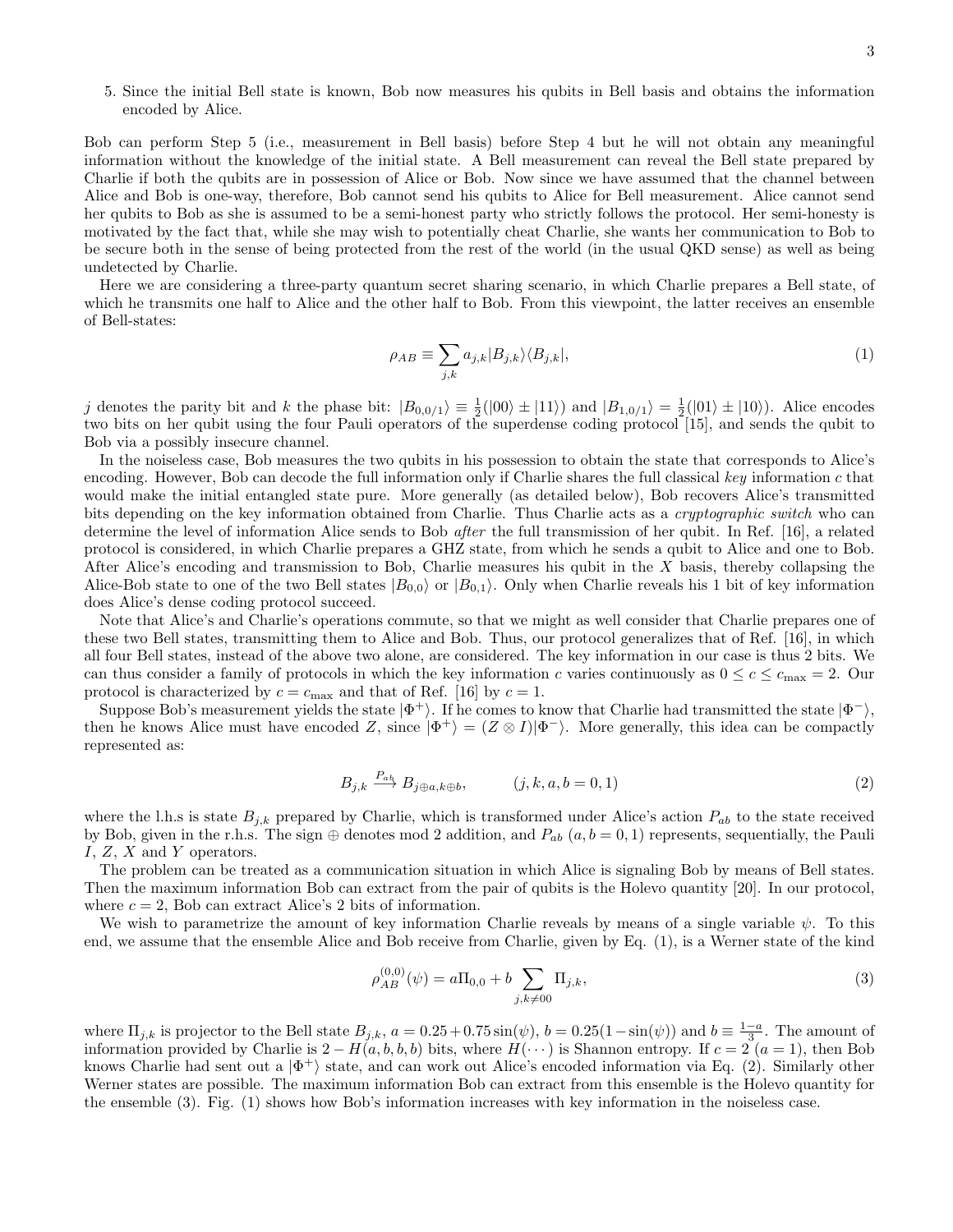

FIG. 1: Information recovered by Bob, quantified by the Holevo quantity  $\chi$ , as a function of the key information c communicated by Charlie, in the noiseless case.

#### III. NOISE CONSIDERATIONS

In Ref. [16], the authors studied the effect of phase damping noise on the  $c = 1$  bit protocol. Here we consider noise to be a squeezed generalized amplitude damping channel [21] acting on Alice's qubit transmission. More realistically, we expect noise also to affect Charlie's transmissions to Alice and Bob, but as these added complications offer no new theoretical insight, we ignore them in this work. The action of a squeezed generalized amplitude damping channel is given by the set of Kraus operators

$$
E_0 \equiv \sqrt{p_1} \begin{bmatrix} \sqrt{1 - \alpha(t)} & 0 \\ 0 & \sqrt{1 - \beta(t)} \end{bmatrix}; \qquad E_1 \equiv \sqrt{p_1} \begin{bmatrix} 0 & \sqrt{\beta(t)} \\ \sqrt{\alpha(t)} e^{-i\phi(t)} & 0 \end{bmatrix};
$$
  
\n
$$
E_2 \equiv \sqrt{p_2} \begin{bmatrix} \sqrt{1 - \mu(t)} & 0 \\ 0 & \sqrt{1 - \nu(t)} \end{bmatrix}; \qquad E_3 \equiv \sqrt{p_2} \begin{bmatrix} 0 & \sqrt{\nu(t)} \\ \sqrt{\mu(t)} e^{-i\theta(t)} & 0 \end{bmatrix}.
$$
 (4)

The details of the various parameters appearing in the above equation can be obtained from [21]. In particular, they depend upon the bath squeezing parameter  $r$  and temperature  $T$ . It is readily checked that Eq. (4) satisfies the completeness condition

$$
\sum_{j=0}^{3} E_j^{\dagger} E_j = \mathbb{I},\tag{5}
$$

provided

$$
p_1 + p_2 = 1.\t\t(6)
$$

In Fig. (2), variation of Bob's recovered information, quantified by the Holevo quantity  $\chi$ , as a function of bath squeezing r, and Charlie's information c, is depicted. The Holevo quantity  $\chi$  increases with c, but not as much as in the noiseless case (Fig. (1)): due to the randomness introduced by the noise. Also, for a given information level c,  $\chi$ decreases with increase in squeezing r.

The relationship between the Holevo quantity and the parameterizing angle  $\psi$  (3) is shown in Fig. (3). For all cases shown the Holevo quantity  $\chi$  increases with the angle  $\psi$ , with  $\psi = \pi/2$  corresponding to a pure Bell state. Increase in angle  $\psi$  corresponds to increase in the purity of the ensemble (3) leading to an increase in  $\chi$ . As expected, noise causes a depletion in the Holevo quantity. The maximum difference in  $\chi$ , between the noiseless and noisy case, is seen to occur at  $\psi = \pi/2$ , that is, when the state is pure the depletion due to noise is maximum.

Fig. (4) shows the effect, on the Holevo quantity, of squeezing as a function of time, in particular, demonstrating its favorable influence in certain regimes. As seen from the figure, for sufficiently early times, squeezing fights thermal effects to cause an increase in the recovered information.

The significance of noise is that Alice and Bob may consume some of the Bell pairs to determine the noise level, and decide whether it is too high to permit secure information transfer.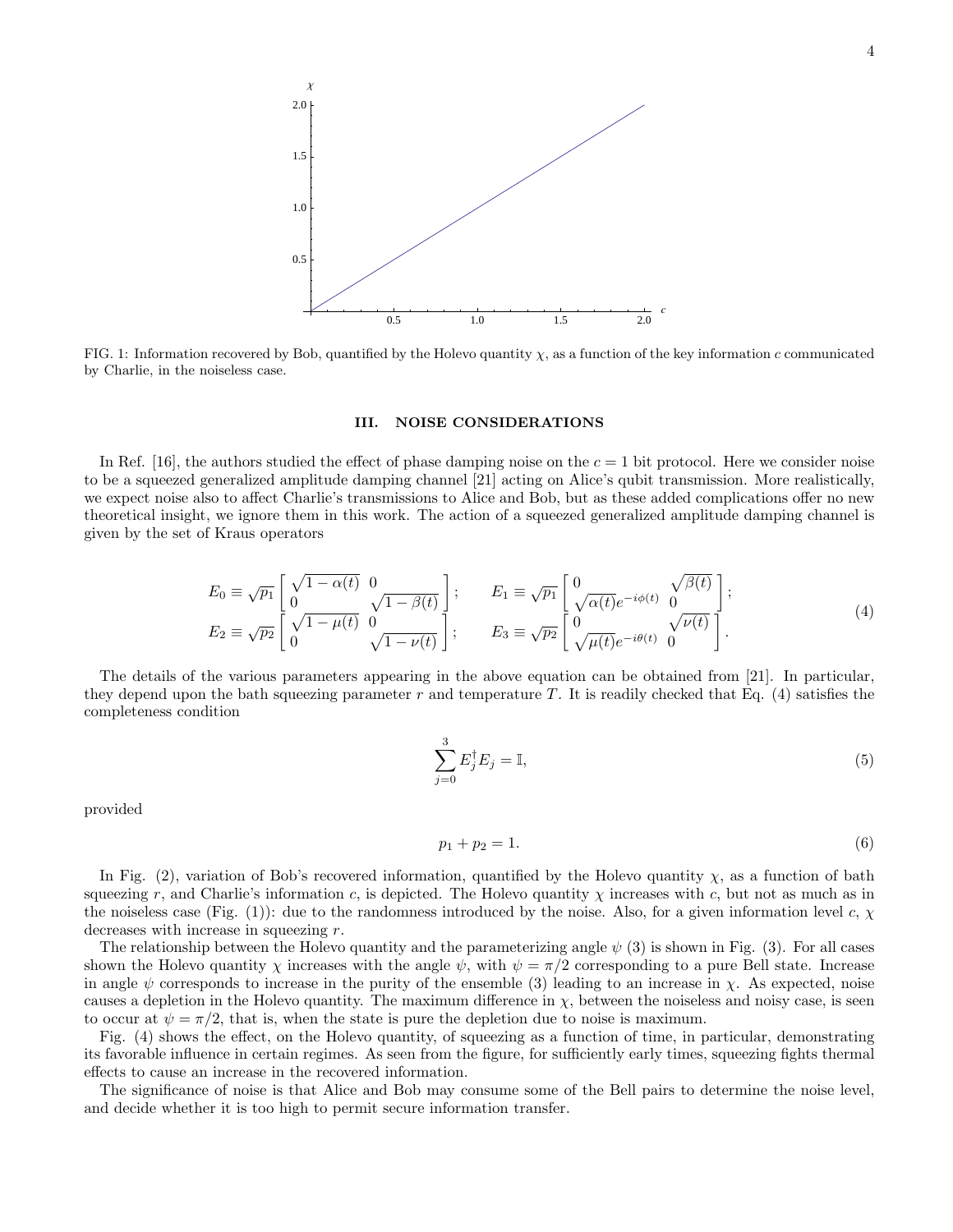

FIG. 2: Information recovered by Bob, quantified by the Holevo quantity  $\chi$ , as a function of the squeezing parameter r, coming from the Squeezed Generalized Amplitude Damping Channel, and key information c communicated by Charlie. The time of evolution  $t = 0.5$ , while temperature  $T = 0.1$ .



FIG. 3: Information recovered by Bob, quantified by the Holevo quantity  $\chi$ , as a function of the parameterizing angle  $\psi$  (3). The thick bold line corresponds to the noiseless case, the thin bold line to the case of noise with zero bath squeezing  $r = 0$ , while the large-dashed and small-dashed lines correspond to noise with squeezing  $r$  equal to  $-0.2$  and  $0.3$ , respectively. The time of evolution  $t = 0.5$ , while the temperature  $T = 0.1$ .

### IV. CRYPTOGRAPHIC SWITCH WITHOUT ANY RESTRICTION ON THE CHANNEL

Let us withdraw the restriction imposed on the channel from Bob to Alice. Now we may modify the proposed protocol as follows to remain secured:

- 1. After receiving Alice's request, Charlie prepares  $n$  Bell states (not all the same). He uses the Bell states to prepare an ordered sequence with all the first qubits as,  $P_A = [p_1(t_A), p_2(t_A), ..., p_n(t_A)]$ , and another ordered sequence  $P_B = [p_1(t_B), p_2(t_B), ..., p_n(t_B)]$  with all the second qubits resulting in an ordered sequence where the subscript 1, 2, ..., *n* denotes the order of a particle pair  $p_i = \{t_A^i, t_B^i\}$ , which is in the Bell state.
- 2. Charlie scrambles the second qubits: that is, he disturbs the order of the qubits in  $P_B$  to create a new sequence  $P'_B = [p'_1(t_B), p'_2(t_B), ..., p'_n(t_B)]$  and sends it to Bob. The actual order is known to Charlie only. This ordering of information is part of the extended key of the modified protocol.
- 3. After receiving the qubits from Charlie, Alice understands that she has been permitted to send the information to Bob. Since the sequence with Alice and Bob are different, even if Alice or Bob obtain the access of both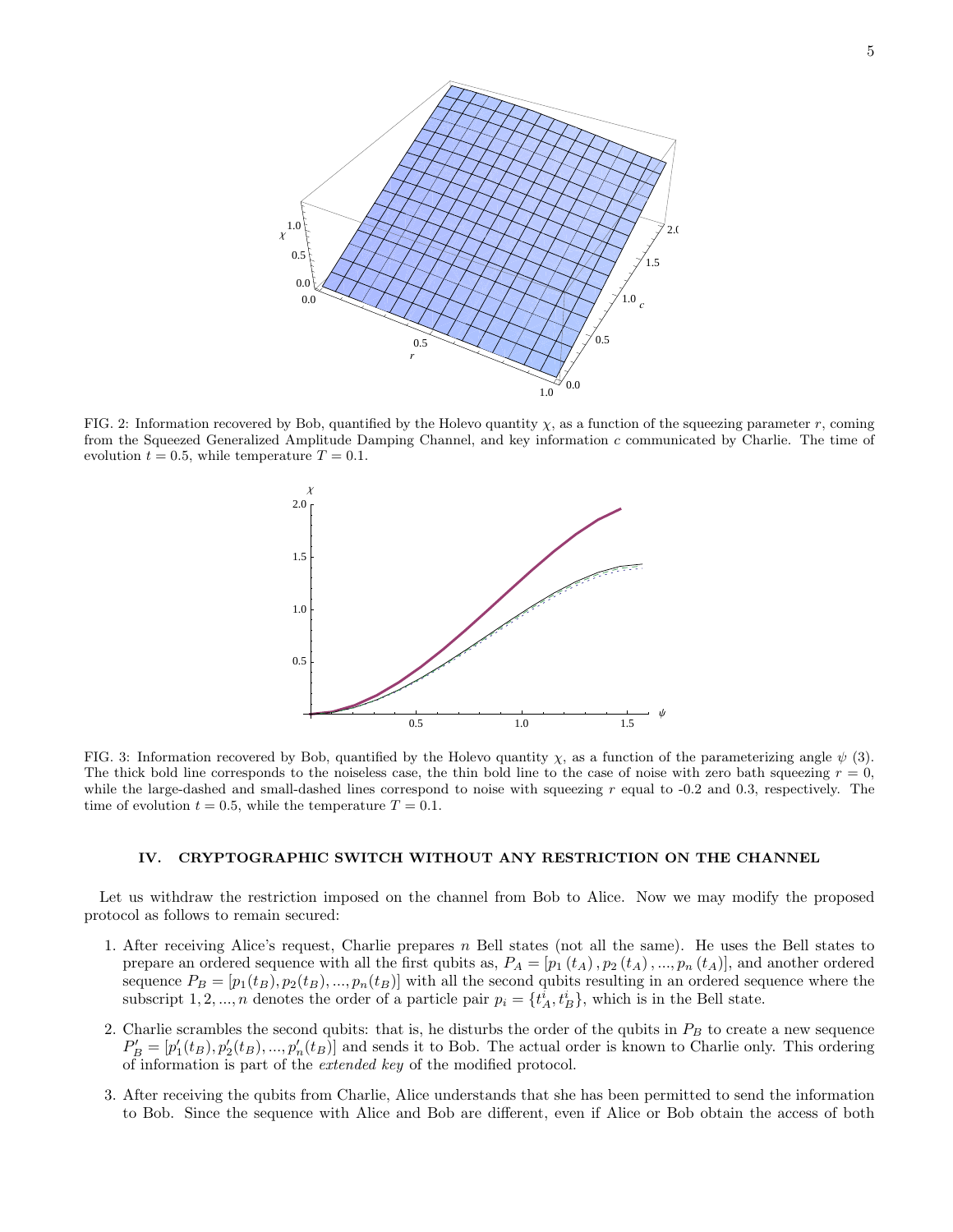

FIG. 4: Information recovered by Bob, quantified by the Holevo quantity  $\chi$ , as a function of the squeezed generalized amplitude damping channel parameters r (squeezing) and t (time of evolution), assuming Charlie communicates one bit of information. We note that, for sufficiently early times, squeezing fights thermal effects (here  $T = 0.1$ ) to cause an increase in the recovered information.

 $P_A$  and  $P'_B$ , they will not be able to find out the Bell states prepared by Charlie. Thus any kind of collusion between Alice and Bob would fail.

- 4. Alice uses dense coding to encode two bits of classical information on each qubit and transmits her qubits to Bob.
- 5. When Charlie plans to Allow Bob to know the secret information communicated to Bob by Alice, then Charlie discloses the Bell states which he had prepared and the exact sequence.
- 6. Since the initial Bell states and exact sequence is known, Bob now measures his qubits in Bell basis and obtains the information encoded by Alice.

# V. DISCUSSION AND CONCLUSIONS

The proposed protocol allows to secretly share classical information in presence of a noisy quantum channel. In the protocol Alice shares the secret classical information with Bob but a control is kept with Charlie. Thus the role of Charlie may be viewed as that of a switch, which controls the channel between Alice and Bob. The protocol may also be viewed as a protocol of controlled secret sharing or a protocol of controlled dense coding. In the sequences  $P_A$  and  $P'_B$  Charlie can also insert some decoy photons and use them as check bits to ensure that there is no eavesdropping during his communication with Alice and Bob.

In Section II we assumed the channel as one-way and in Section III we considered the effect of noise. The one-way channel assumption is a reasonable assumption when the channel is noisy. This is so because the rate of success of an effort in which they illegally try to ascertain the Bell state sent by Charlie, for example by Alice sending her qubit to Bob first and Bob measuring the Bell state prepared by Charlie and re-sending the qubit to Alice for dense-coding operation, will be very small. This is so because it would require particles of the Bell state to travel thrice through the noisy channel. High noise level opens the danger of an eavesdropper that neither Alice nor Bob would desire. This potentially provides an instance where noisy channel communication is useful.

The restriction on the channel is removed in Section IV and we have seen that our modified protocol works in a very general scenario. Since it is easy to experimentally generate Bell states, the proposed cryptographic switch may be realized experimentally and can be used for many practical problems of similar kind, say, in which the director of an organization wishes to keep a control over the time and amount of information to be disclosed to an employee of the company. The custodian of the files (Alice) must not be worse than semi-honest, as she could otherwise create her own classical/quantum channel and communicate directly with Bob. But there is always a potential chance that Charlie can detect such communication. Further, it is reasonable to assume that as a subordinate in an organization,